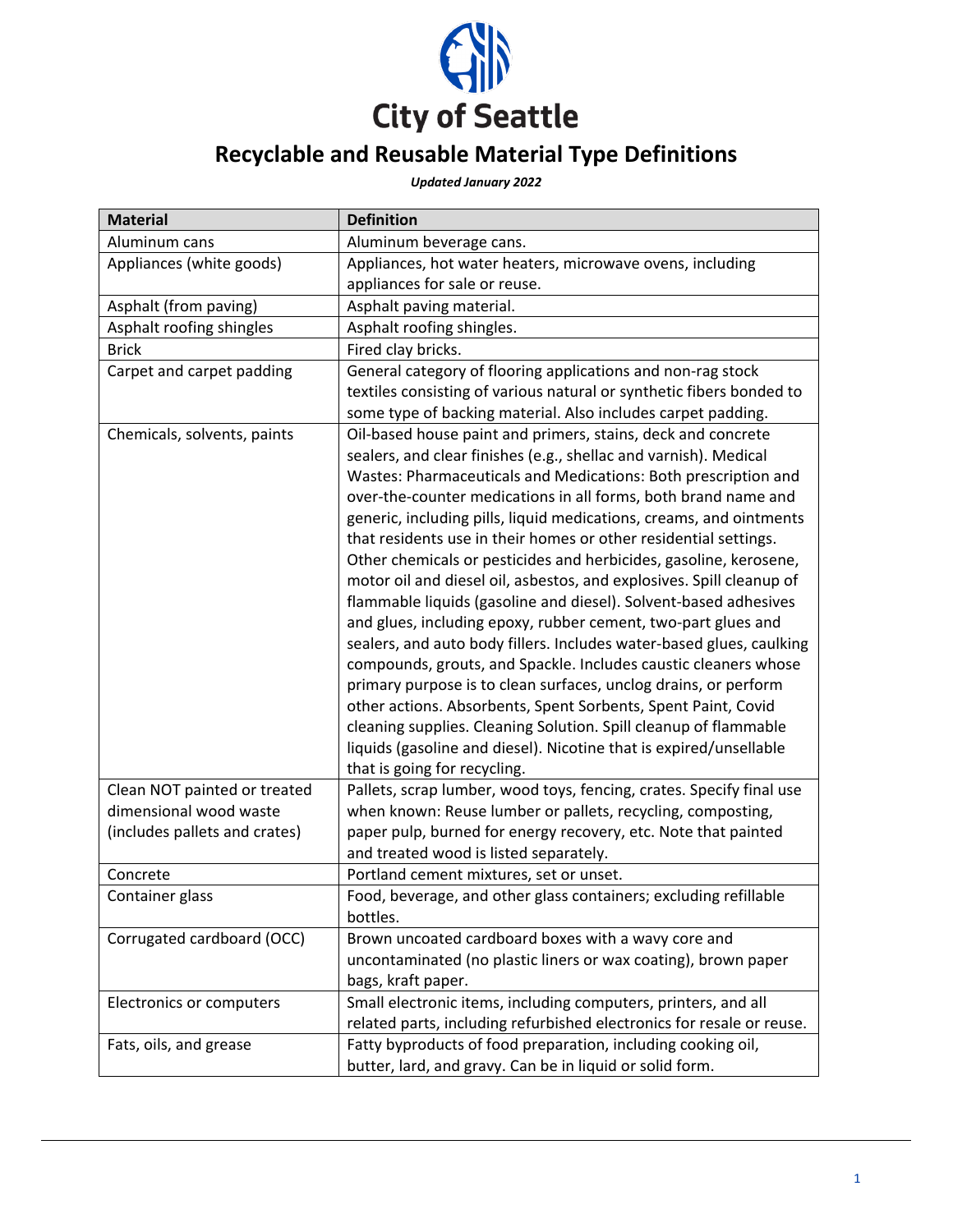| <b>Material</b>               | <b>Definition</b>                                                   |
|-------------------------------|---------------------------------------------------------------------|
| Ferrous metals                | Magnetic metal items, such as steel clothes hangers, sheet metal    |
|                               | products, pipes, some automobile repair parts, and other            |
|                               | miscellaneous, magnetic metal scraps.                               |
| Fiberglass insulation         | Fiberglass building and mechanical insulation - typically batts.    |
| Fluorescent and mixed bulbs   | Fluorescent light tubes and compact fluorescent lights, which are   |
|                               | small, fluorescent bulbs similar in appearance to incandescent      |
|                               | bulbs. These bulbs typically have a spiral or tubular design. Any   |
|                               | light-emitting diode (LED) light bulb or lighting fixture. They     |
|                               | usually are not coiled in appearance and have an integrated         |
|                               | ballast in the base.                                                |
| Food and/or food scraps       | Food wastes, food scraps, spoiled food, donated food. Can include   |
|                               | compostable paper.                                                  |
| Gypsum wall board             | Calcium sulfate dehydrate sandwiched between heavy layers of        |
|                               | Kraft-type paper.                                                   |
| HDPE plastics (#2)            | High-density polyethylene-clear and colored containers made         |
|                               | from HDPE; coded (#2).                                              |
| High grade paper              | Computer paper, white bond, Xerox, or notebook paper. Some          |
|                               | colored paper.                                                      |
| <b>Household batteries</b>    | Ni-cad, flashlight, button batteries.                               |
| Household items               | Mixed-material furniture such as upholstered chairs. Furniture      |
|                               | that is made purely of one material, such as plastic or metal,      |
|                               | would be categorized according to that material (e.g., plastic      |
|                               | products or other ferrous metal). Small electric appliances such as |
|                               | toasters, microwave ovens, power tools, and curling irons.          |
|                               | Sporting Balls, Silverware, and kitchen utensils Sporting Equip     |
|                               | (soft). Sporting equipment.                                         |
| LDPE plastics (#4)            | Low-density polyethylene-includes mustard and some other            |
|                               | squeezable containers; coded (#4). Excludes plastic bags and        |
|                               | wrap.                                                               |
| Mattresses                    | Box springs, wood or steel frame material and fabric from           |
|                               | mattresses.                                                         |
| Mixed paper                   | Envelopes, telephone books, paperback books, cereal boxes,          |
|                               | laundry soap boxes, all magazines, and other recyclable paper not   |
|                               | included in other categories                                        |
| Mixed glass                   | Mirrors, glassware, glass windowpanes, doors and tabletops,         |
|                               | safety glass, architectural glass, and windshield and side window   |
|                               | auto glass. Broken glass of any color that can be readily           |
|                               | distinguished and separated from other materials.                   |
| Newspaper                     | Black and white newspaper, shredded newsprint, and including        |
|                               | other paper normally distributed inside a newspaper such as         |
|                               | colored advertisements, comics, flyers, tabloids.                   |
| Non-ferrous metals            | Copper tubing, brass fixtures, insulated wire, small auto repair    |
|                               | parts such as generators, water pumps. Aluminum other than          |
|                               | beverage cans.                                                      |
| Other aggregates such as rock | Other aggregates such as rocks and gravel.                          |
| and gravel                    |                                                                     |